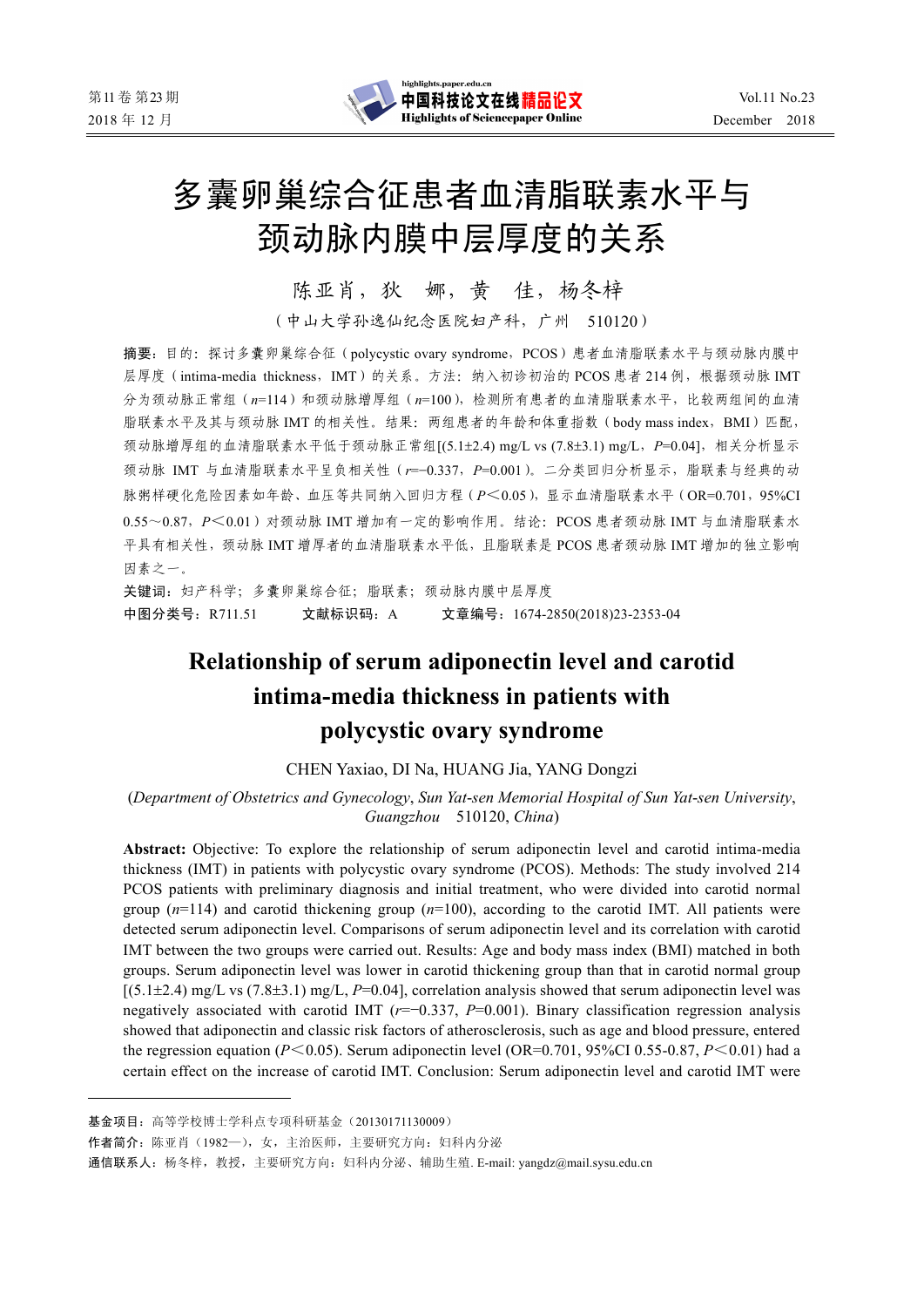correlated in PCOS patients. Serum adiponectin level was low in carotid IMT thickening group and was one of the independent determinants of increasing carotid IMT.

**Key words:** obstetrics and gynecology; polycystic ovary syndrome (PCOS); adiponectin; carotid intima-media thickness (IMT)

**0** 引言

PCOS 患者常伴有肥胖、胰岛素抵抗、脂代谢紊乱等多种心血管疾病危险因素,并可能导致早发亚 临床动脉粥样硬化<sup>[1]</sup>。本课题组前期的研究发现,PCOS 患者血清呈现低脂联素水平状态<sup>[2]</sup>,而低脂联素 血症是冠状动脉粥样硬化严重程度的重要标志<sup>[3]</sup>。颈动脉 IMT 增加是反映动脉粥样硬化进程的早期标志<sup>[4]</sup>, PCOS 患者的血清脂联素水平是否与颈动脉 IMT 有相关性? 本研究拟探讨 PCOS 患者血清脂联素水平与 颈动脉 IMT 的关系。

**1** 资料与方法

#### **1.1** 研究对象

本研究纳入了中山大学孙逸仙纪念医院 2014 年 1 月至 2016 年 12 月间确诊为 PCOS 的初诊初治患者 214 例, 年龄 30~45 岁。PCOS 的诊断标准为鹿特丹诊断标准<sup>[5]</sup>, 即稀发排卵或不排卵、高雄激素血症 或高雄激素的临床表现、超声下卵巢多囊样改变,满足以上三项中的两项并排除其他疾病。根据颈动脉 IMT,采用何氏分类标准将 IMT<1 mm 作为颈动脉正常组(*n*=114),将 IMT≥1 mm 作为颈动脉增厚组  $(n=100)$ 。

#### **1.2** 研究方法

1)研究对象禁食 10~12 h,次晨空腹测量身高、体重、血压(血压坐位测量 3 次取平均值)。空腹 静脉采血 5 mL,分离血清,−70℃冷冻保存。同批测定血清脂联素水平[用酶联免疫吸附测定 (enzyme-linked immuno sorbent assay,ELISA)方法,试剂盒购自 Linco Research 公司,批内变异<10%]。

2)空腹静脉采血,测定生化指标及性激素水平,包括血清黄体生成素(luteinizing hormone,LH)、 卵泡刺激素(follicule-stimulating hormone,FSH)、泌乳素(prolactin,PRL)、睾酮(testosterone,T)、 空腹血糖、空腹胰岛素。激素采用 Elecsys2010 自动分析系统和电化学发光免疫法进行检测(由本院妇 科生殖内分泌实验室完成)。血糖测定采用葡萄糖氧化酶法,胰岛素测定采用电化学发光免疫法(由本院 生化检验室完成)。

3)颈动脉超声检查:使用 HP5500 彩超仪,探头频率 7.5 MHz. 检查对象仰卧,扫查其左右颈总、 颈内、颈外动脉。颈动脉 IMT 值测定:分别测量左、右颈总动脉远端分叉 1 cm 处、颈内动脉起始端、 颈动脉窦部 IMT 值 3 次, 取其平均值为颈动脉 IMT 值。本检查由同一位经验丰富的超声医生进行。

相关的计算公式: BMI=体重(kg)/身高(m)<sup>2</sup>; 腰臀比(waist-to-hip ratio,WHR)=腰围(cm)/ 臀围(cm)。

#### **1.3** 统计学处理

使用 SPSS 10.0 软件进行统计学处理, 正态分布的数据以均数±标准差表示, 两组间资料比较采用 *t* 检验;非正态分布的资料采用中位数(*M*)和四分位间距(*Q*1/4)表示,两组资料比较采用 Mann-Whitney *U* Test (*Z*,*P*)检验,IMT 与各变量的相关分析采用 Spearman 等级相关分析。影响颈动脉 IMT 增加的多因 素分析采用 Logistic 回归分析。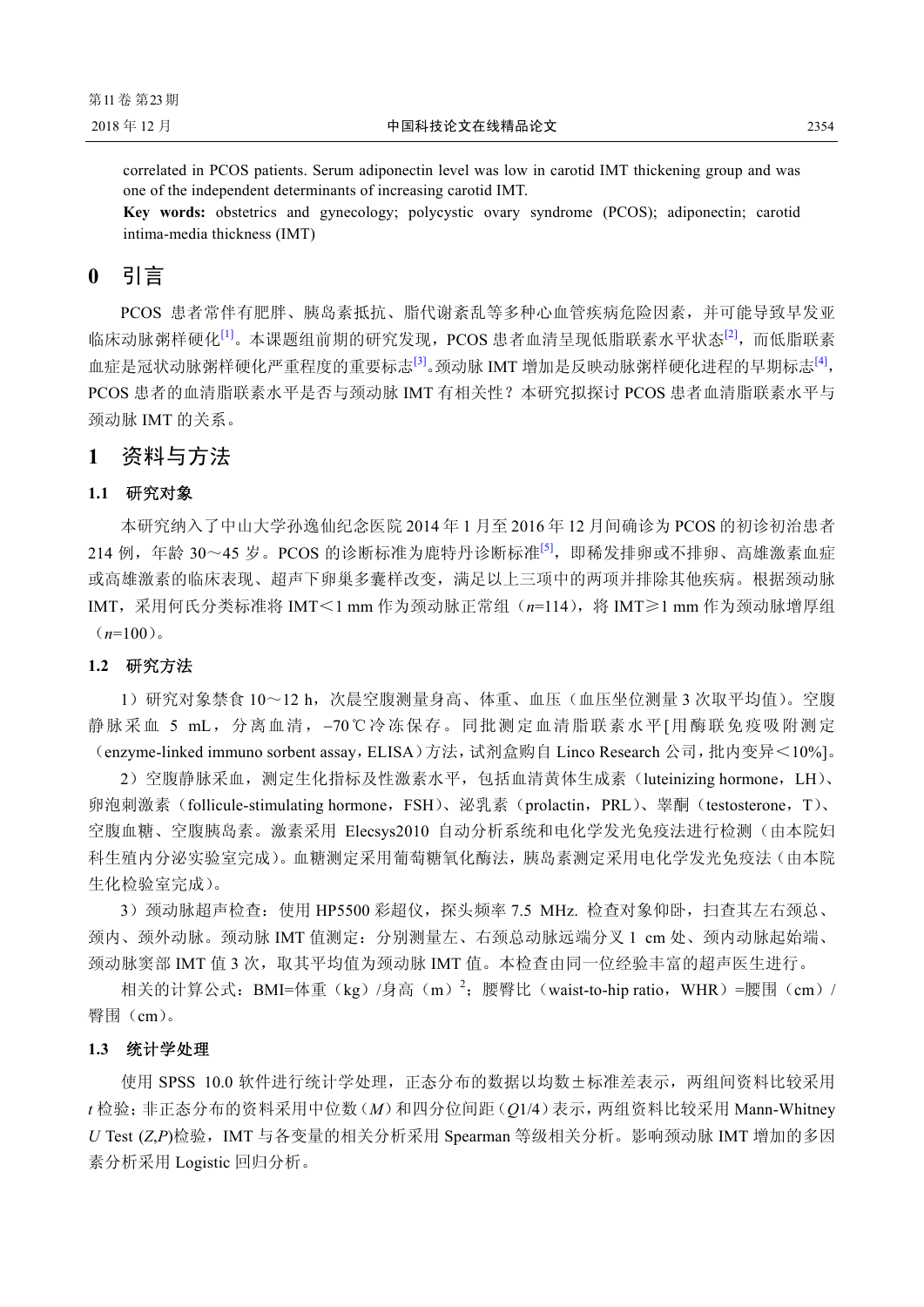Vol.11 No.23

# **2** 结果

# **2.1** 两组患者的一般情况比较

两组患者的年龄和 BMI 相匹配(*P*>0.05)。颈动脉增厚组患者的收缩压(systolic blood pressure,SBP)、 舒张压(diastolic blood pressure,DBP)和 WHR 高于颈动脉正常组患者,两组间差异有显著性(*P*<0.05), 如表 1 所示。

表 **1** 两组 **PCOS** 患者一般临床资料的比较 Tab. 1 Comparison of general clinical data between two groups of PCOS patients

| 一般临床资料                   | 增厚组              | 正常组            | D    | 一般临床资料   | 增厚组             | 正常组           |      |
|--------------------------|------------------|----------------|------|----------|-----------------|---------------|------|
| 年龄/岁                     | $36.3 + 7.9$     | $37.1 \pm 8.2$ | 0.15 | DBP/mmHg | $71.1 \pm 10.9$ | $66.3 + 11.3$ | 0.04 |
| BMI/(kg/m <sup>2</sup> ) | $25.2 + 4.3$     | $25.3 \pm 4.1$ | 0.09 | WHR      | $0.73 \pm 0.11$ | $0.67+0.09$   | 0.03 |
| SBP/mmHg                 | $126.8 \pm 21.9$ | 118.6±24.3     | 0.03 |          |                 |               |      |

注: 1 mmHg=133.322 Pa

#### **2.2** 两组患者生化指标与颈动脉 **IMT** 的比较

颈动脉增厚组患者的血清脂联素水平低于颈动脉正常组患者(*P*=0.04),而空腹胰岛素水平和颈动脉 IMT 明显高于颈动脉正常组(*P*<0.05),FSH、LH、T、PRL 和空腹血糖在两组间没有统计学差异(*P*> 0.05),如表 2 所示。

#### **2.3** 颈动脉 **IMT** 与各变量的相关分析

相关分析显示,颈动脉 IMT 与年龄、血压和脂联素水平相关(*P*<0.05),如表 3 所示。

|  | 表 2 两组患者血清中脂联素及性激素的比较                                      |  |
|--|------------------------------------------------------------|--|
|  | Tab. 2 Comparison of adiponectin and sex hormones in serum |  |

| 10U.4 | Comparison of autponcement and sex normones in serum |
|-------|------------------------------------------------------|
|       | between the two groups                               |

| 生化指标            | 增厚组           | 正常组             | $\boldsymbol{P}$ |
|-----------------|---------------|-----------------|------------------|
| 脂联素/(mg/L)      | $5.1 + 2.4$   | $7.8 + 3.1$     | 0.04             |
| FSH/(U/L)       | $8.9 + 4.4$   | $9.2 + 4.7$     | 0.18             |
| LH/(U/L)        | $13.7 + 6.4$  | $12.8 + 5.9$    | 0.23             |
| T/(nmol/L)      | $2.45 + 1.15$ | $2.71 + 2.14$   | 0.10             |
| $PRL/(\mu g/L)$ | $18.7 + 5.9$  | $21.4 + 6.2$    | 0.35             |
| 空腹血糖/(mmol/L)   | $4.6 + 1.1$   | $4.8 + 1.4$     | 0.26             |
| 空腹胰岛素/(mU/L)    | $17.3 + 6.8$  | $9.8 + 4.3$     | 0.03             |
| <b>IMT</b>      | $1.25 + 0.35$ | $0.61 \pm 0.19$ | 0.01             |
|                 |               |                 |                  |

### 表 **3** 颈动脉 **IMT** 与主要观察指标的 **Spearman** 等级相关分析

Tab. 3 Analysis of correlation between carotid IMT and main observed indexes by Spearman grade

| 主要观察指标     | r        | $\boldsymbol{P}$ |
|------------|----------|------------------|
| 年龄         | 0.392    | 0.001            |
| <b>BMI</b> | 0.041    | 0.645            |
| <b>SBP</b> | 0.201    | 0.033            |
| <b>DBP</b> | 0.189    | 0.035            |
| WHR        | 0.015    | 0.802            |
| 脂联素        | $-0.337$ | 0.001            |
| 空腹胰岛素      | 0.076    | 0.355            |
| T          | 0.149    | 0.117            |
|            |          |                  |

# **2.4** 多因素二分类 **Logistic** 回归分析

以颈动脉 IMT 是否增加(设 IMT<1 mm 为 0, IMT≥1 mm 为 1)作为因变量, 以表 3 中所列相关 指标为自变量,进行成组资料的非条件 Logistic 回归分析,脂联素与经典的动脉粥样硬化危险因素如年 龄、血压等共同纳入回归方程(*P*<0.05),显示血清脂联素水平(OR=0.701,95%CI 0.55~0.87,*P*<0.01) 对颈动脉 IMT 增加有一定的影响作用。